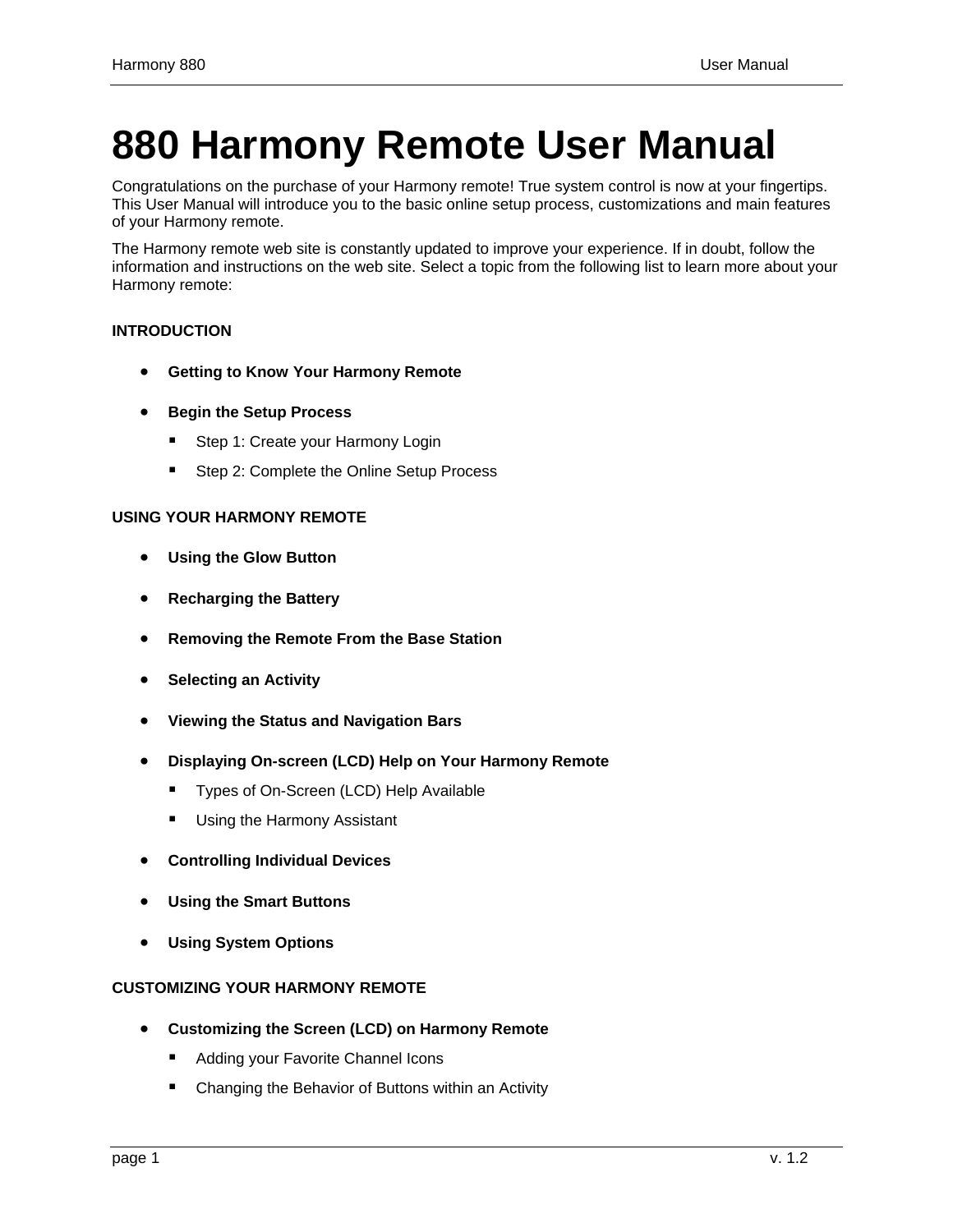- [Adding Custom-Labeled Buttons](#page-11-0)
- **[Changing the Settings for your Harmony Remote](#page-12-0)**
- **[Teaching Infrared \(IR\) Commands](#page-12-0)**
	- **[Using the Infrared Sensor](#page-13-0)**
	- [Naming an Infrared Command](#page-13-0)

## **[GETTING ADDITIONAL HELP](#page-14-0)**

- **[Finding Answers to Your Questions](#page-14-0)**
- **[Troubleshooting Your Harmony Remote](#page-14-0)**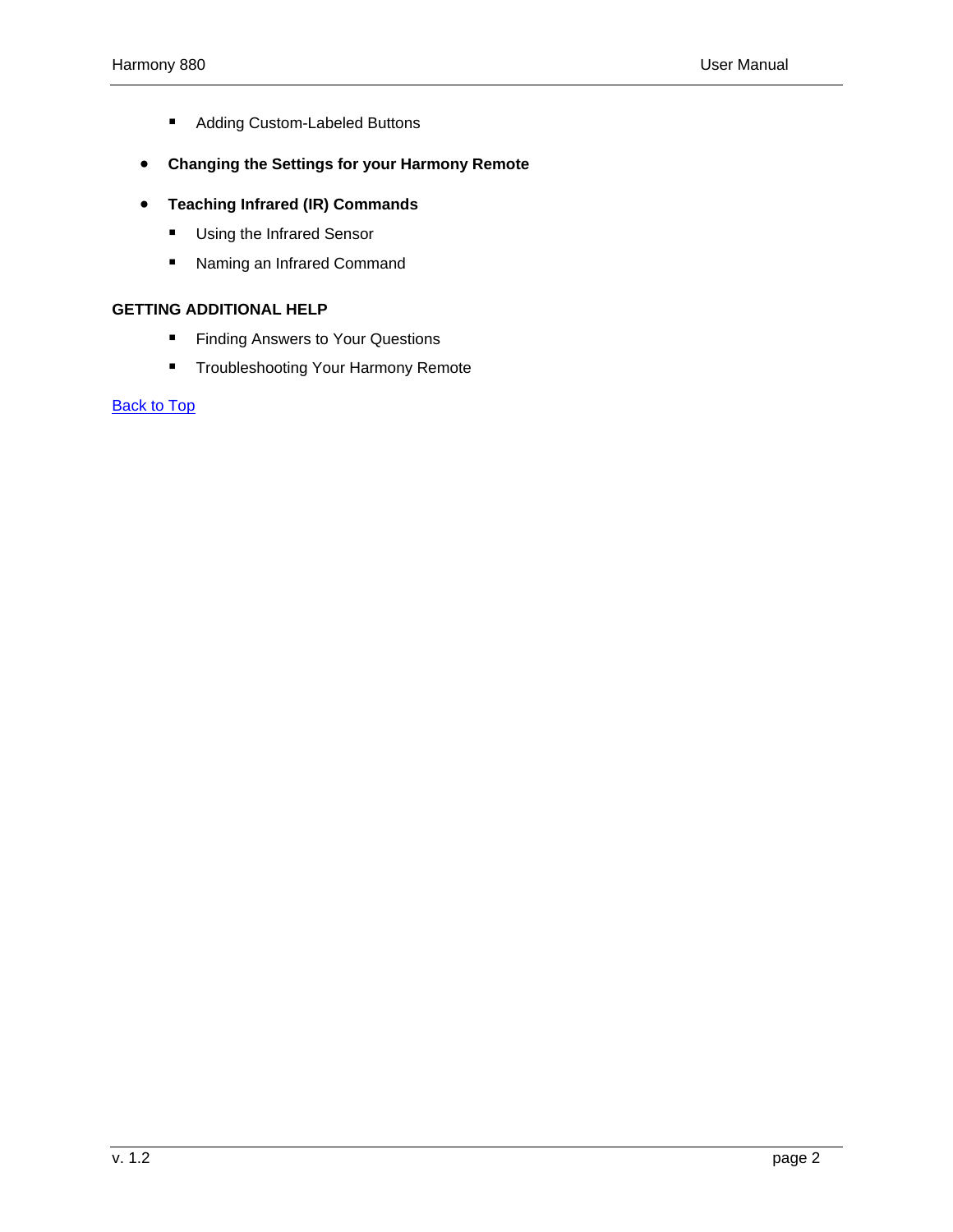# <span id="page-2-0"></span>**Introduction**

The Harmony remote is an Internet-powered universal remote control. Your Harmony remote can control most devices that understand infrared (IR) signals.

The configuration of your Harmony remote is simple:

- You will be prompted to answer questions about your entertainment devices to create your own personal Harmony remote configuration.
- Your answers will provide us with a description of the entertainment devices you want to control, how they are set up, and your preferences for controlling them.
- If one of your devices is not in the Harmony remote web site's database, the Harmony web process will learn about your device and add it to your configuration.
- Once you have told us about your devices, you will then be guided through setting up Activities. Creating Activities is simple: you will be prompted to indicate the devices you use within an Activity and how you want to control specific features, such as the volume, within that Activity.

An **Activity** is a set of commands the Harmony remote sends to your entertainment system to turn on the necessary devices. Once you have selected an Activity, the functionality of each button on your Harmony remote is automatically configured for that Activity. Additionally, the screen (LCD) buttons will give you access to other commands for that Activity, which cannot be set to the standard buttons. This is known as Activity mode.

### **Example**

For the Watch Television Activity, the Harmony remote sends commands to your entertainment system to turn on the necessary devices so you can watch television. The remote will automatically be configured for the Activity based on the answers you selected during the online setup process for the Activity.

At the end of the setup process, you will have your own configuration loaded in your Harmony remote and your own personal Harmony member home page.

Return to your Harmony home page as often as you like to:

- Customize any of your Harmony remote's features.
- Add more entertainment devices.
- Add more Activities.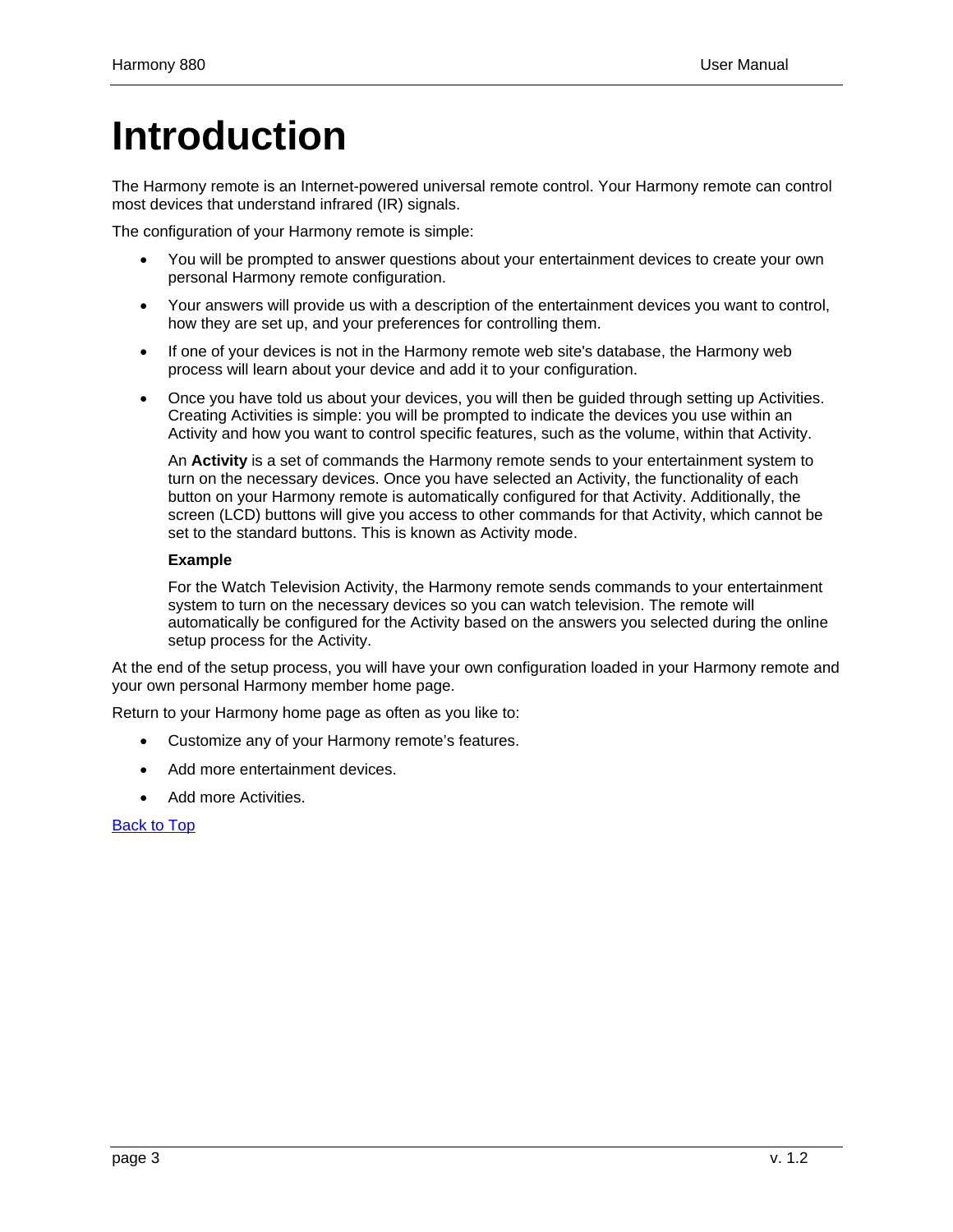# <span id="page-3-0"></span>*Getting to Know Your Harmony Remote*

Many of the Harmony remote's buttons are standard remote buttons. However, there are buttons and other hardware that may not be so familiar to you. The extra buttons and hardware give you access to the special features of the Harmony remote.



**USB Connector:** Downloads your configuration from the Harmony web site.

**OFF:** Turns all devices off with one button press.

**HELP:** Asks you simple questions so that your Harmony remote can fix problems you are having within an Activity.

**Activities:** Press Activities to view a list of Activities you have added. Press the screen (LCD) button next to the Activity you want and the Harmony remote will set up your entertainment system.

**Screen (LCD):** Displays help, infrared (IR) commands and any available listings.

**Screen (LCD) Buttons:** Use the buttons at the side of the screen to select the corresponding command. Use the **right arrow** button to display more commands.

**Device:** Lists all your devices on the screen (LCD), and allows you to select and fully control any device directly.

**Smart Buttons:** While there is a default setting for the buttons in most Activities, you can customize these buttons to send different commands.

**Guide:** Gives user access to view program listings, if you have a device with this feature.

**Media:** In the Watch TV Activity press this button to view your Favorite Channels on the screen (LCD).

**Left/Right Arrows:** Shows more choices in the screen (LCD).

**Glow:** Backlight glow.

**Infrared Learning Port:** Use this port to teach the Harmony remote commands from your original remote.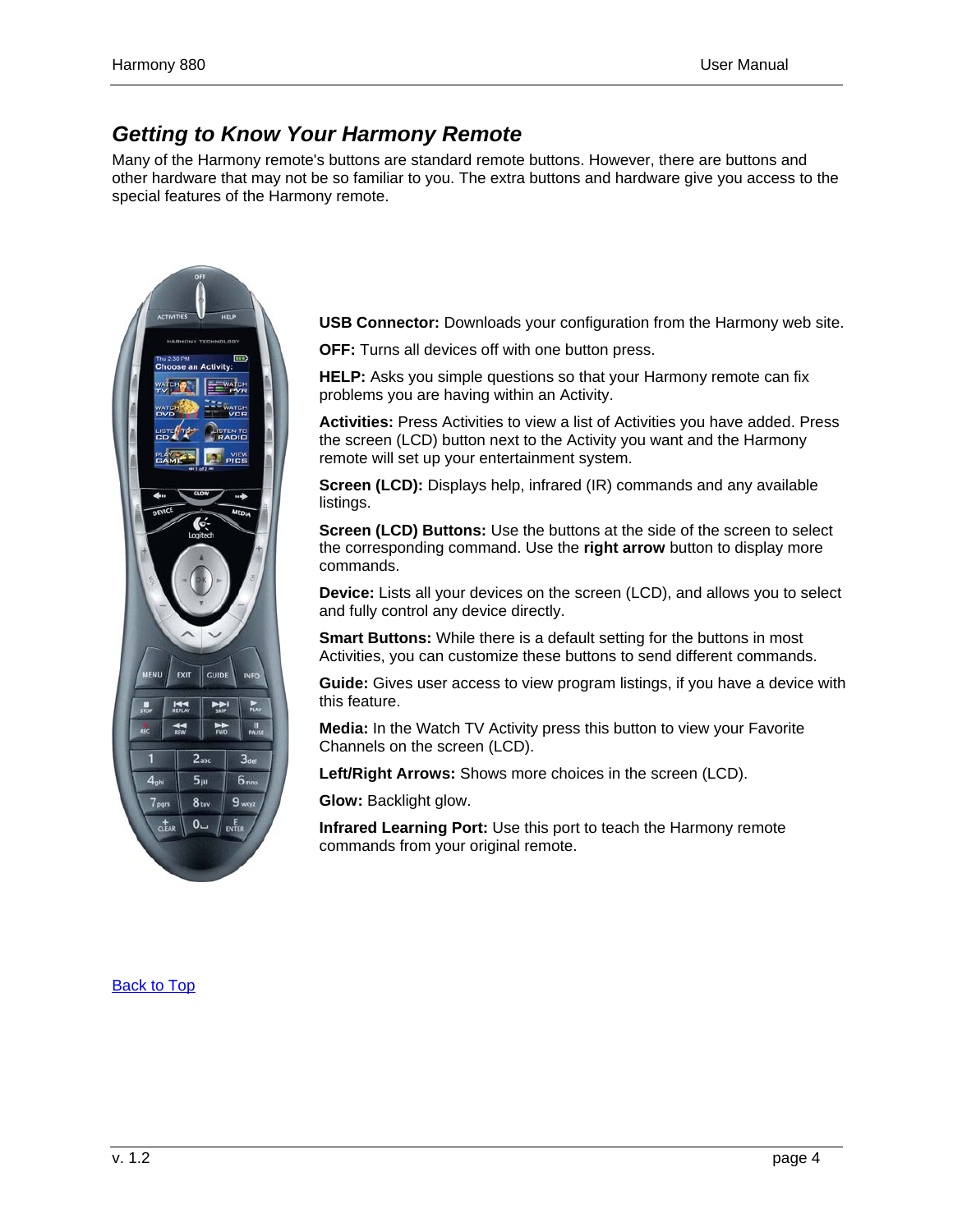# <span id="page-4-0"></span>*Begin the Setup Process*

## **Step 1: Create your Harmony Login**

If the [Harmony remote web site](http://www.logitech.com/index.cfm/products/features/harmony/ca/en,CRID=2078?ad=hmf) is not automatically launched, go to the **Harmony remote web site** and create an account.

# **Step 2: Complete the Online Setup Process**

Once you have created your Harmony login, the online setup process begins. You will guided through a series of question-and-answer steps to complete each of the five main steps of the online setup process:

- 1. **Identification:** Requires you to create a login on our member web site.
- 2. **Check Connection:** Ensures your computer and your Harmony remote are communicating properly.
- 3. **Set up Devices:** Helps you set up a description of your personal home theater system.
- 4. **Set up Activities:** Helps you set up a description of the connections for devices that allow you to perform Activities (e.g. **Watch Television** Activity).
- 5. **Update Remote:** Updates your remote with your personal configuration.

The Harmony remote provides you with several features to guide you through the online setup and customization process:

| <b>Tool</b>                                         | Location                   | <b>Description</b>                                                                                                               | <b>Example</b>                                 |
|-----------------------------------------------------|----------------------------|----------------------------------------------------------------------------------------------------------------------------------|------------------------------------------------|
| Web setup                                           | Harmony remote web<br>site | Provides instructional<br>help to guide the user<br>through a series of<br>question-and-answer<br>steps to accomplish a<br>task. | Adding a Device                                |
| <b>FAQs (Frequently-</b><br><b>Asked Questions)</b> | Harmony remote web<br>site | A searchable list of<br>customer questions,<br>with answers provided<br>by Harmony's support<br>center.                          | How do I change<br>my Login ID or<br>password? |
| <b>Help</b> button                                  | Harmony remote web<br>site | Provides specific online<br>help for the page you<br>are on.                                                                     | Help?                                          |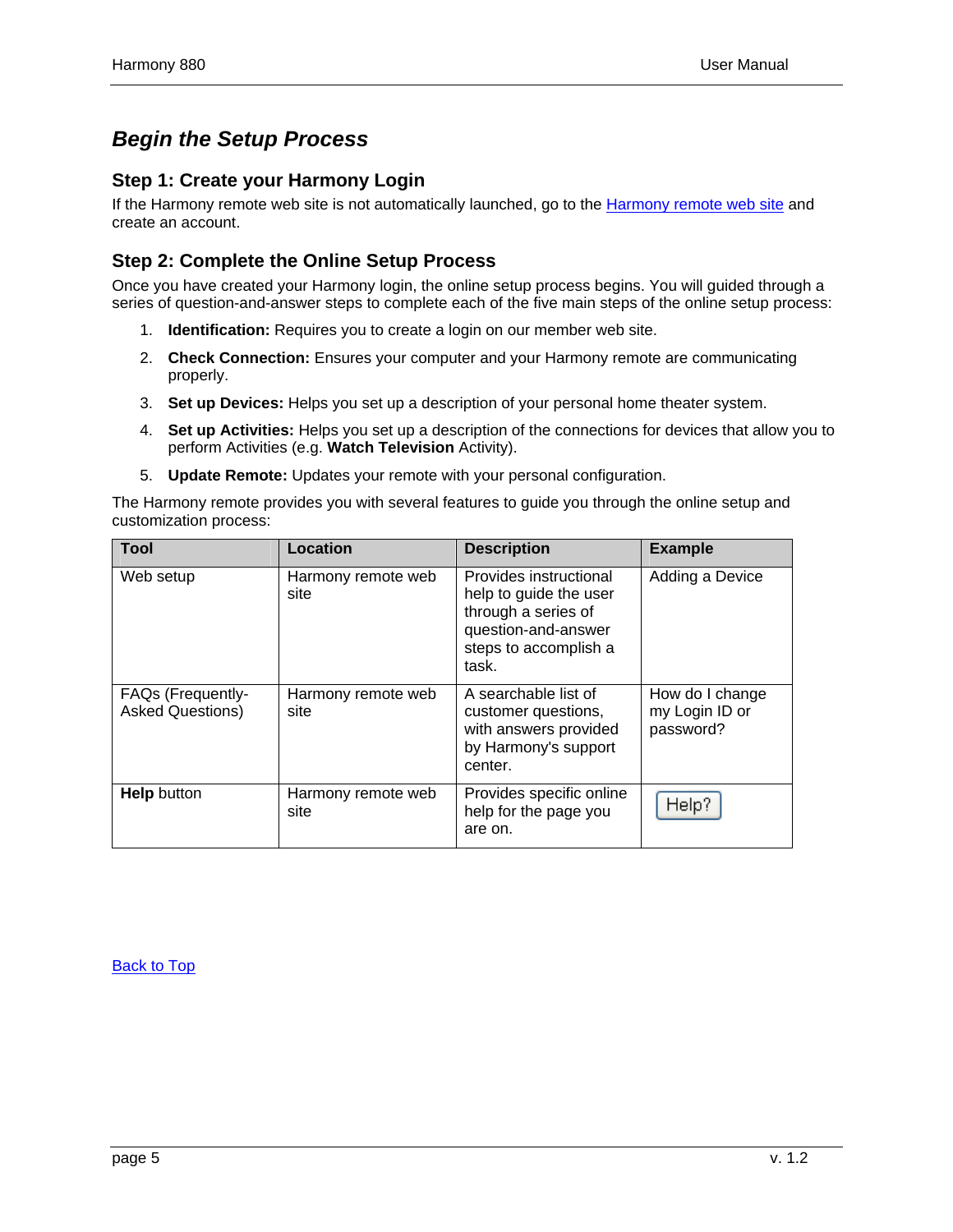# <span id="page-5-0"></span>**Using Your Harmony Remote**

This section provides you with information that will help you use your remote.

# *Using the Glow Button*

Press the **Glow** button to light up or turn off the screen (LCD) backlight. To determine the length of time the backlight stays on:

- 1. Click **My Remote Preferences** on your Harmony home page.
- 2. Click **Settings**.

# *Recharging the Battery*

Place your remote in the base station to charge. While the remote's battery is charging:

• The screen (LCD) and its backlight, and the keypad backlight remain on.

**Note:** Press the GLOW button to turn the backlight off.

• The battery level icon in the status bar flashes when the battery is still charging or will display a full battery level when charging is complete.



When the battery is low, the screen (LCD) will flash a message to remind you to charge the battery.

# *Removing the Remote From the Base Station*

**Note:** Whenever you pick up the remote from the base station, or replace it in the station, you will hear a beep.

When you pick up the remote slightly tilted, the screen (LCD) will automatically turn on and the keypad light up. To enable/disable these features:

- 1. Click **My Remote Preferences** on your Harmony home page.
- 2. Click **Settings**.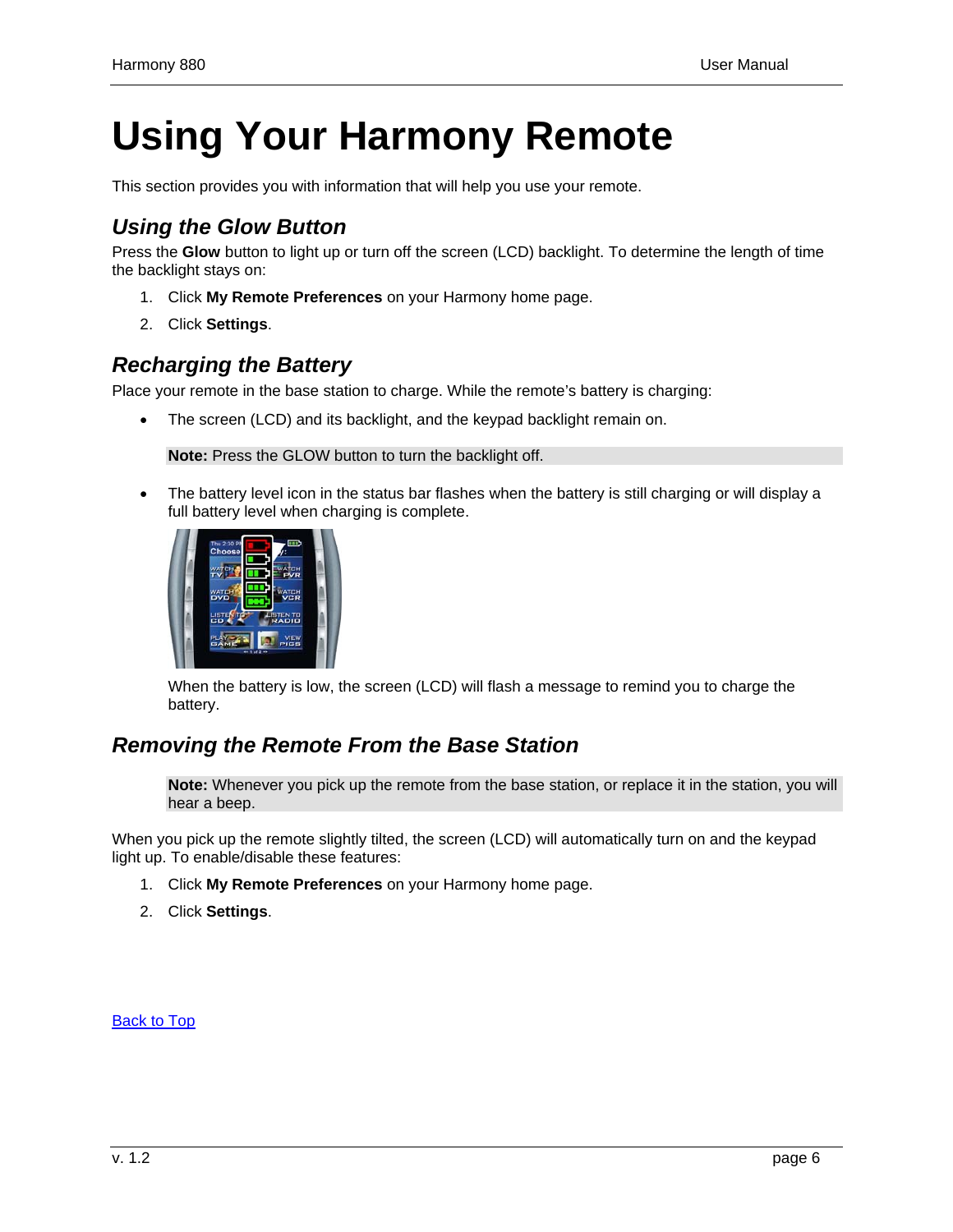# <span id="page-6-0"></span>*Selecting an Activity*

View the Activities you have added by pressing the **Activities** button. The screen (LCD) will then display the Activities you have added. Press the corresponding screen (LCD) button next to the Activity you want to start.



As a default, when you select an Activity, you will see a message on the remote's screen (LCD) reminding you to keep the remote pointed at your entertainment system while the Activity starts. This helps ensure that all infrared (IR) signals are properly sent.

To turn on/off the "Starting Activity" message:

- 1. Click **My Remote Preferences** on your Harmony home page.
- 2. Click **Settings**.

# *Viewing the Status and Navigation Bars*



The status bar provides users with important information such as:

- **A:** Date and time
	- To set the time-display format click **My Remote Preferences**  (on your Harmony home page) and then click **Settings**.
- **B:** Indicator if the USB is attached
- **C:** Indicator when infrared (IR) commands are being sent to your devices
- **D:** Battery indicator (battery's power)
- **E:** Activity you are in (if applicable)

The navigation bar displays information such as:

**F:** The number of screens available in a menu, and the screen currently displayed

# *Displaying On-screen (LCD) Help on Your Harmony Remote*

From time to time when you select an Activity, the Activity may not work. This can happen when the Harmony remote sends many infrared commands to set up all your devices for an Activity, but one or more devices are not receiving some commands. The Harmony remote is then "out of sync" with your devices (e.g. it thinks one of your devices is on, but it is turned off). Some of the reasons the Harmony remote can become "out of sync" with your system are: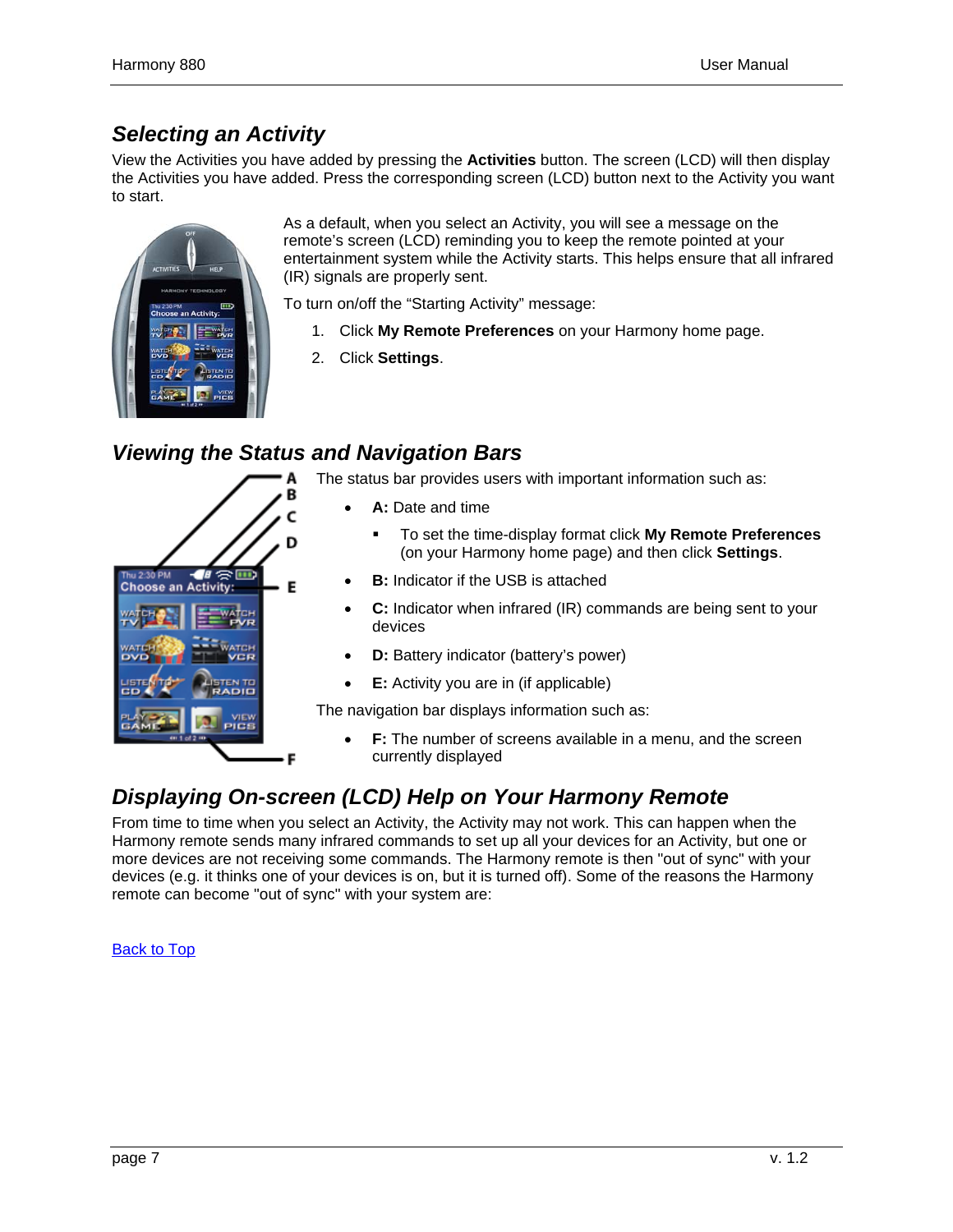- <span id="page-7-0"></span>• Someone walks between the Harmony remote and your entertainment system while an Activity is starting.
- You point your Harmony remote away from your system while an Activity is starting.
- There is an object blocking the line-of-sight between your Harmony remote and the system.
- You are very far away from your entertainment system.

You will need to use the **Help** button on your Harmony remote to resynchronize the remote with your devices. Before resynchronizing, ensure the cause of the problem has been addressed.

#### **Example**

Remove all obstructions so that the entertainment devices can receive the infrared commands from the Harmony remote.

**Note:** If your devices are no longer responding consistently to your Harmony remote, but were doing so before, you may need to recharge the battery.

#### *To resynchronize:*

1. Press the **Help** button.



2. Answer the questions on the remote's screen (LCD) by selecting **Yes** or **No**. If you answer no to any question the Harmony remote will resend the necessary command and ask you the same question again.

When you are done, the Harmony remote will be "in sync" with your devices again.

## **Types of On-Screen (LCD) Help Available**

You can customize the **Help** button on your Harmony remote to provide one of the following types of onscreen (LCD) help:

• **Smart help** 

Asks questions about the devices that are on during a specific Activity.

• **Full help** 

Asks questions about all the devices in your help system.

Select **Full help** if you find there are devices that aren't being controlled the way you want them to and the on-screen (LCD) Help is not asking you questions about these devices.

#### *To select the type of help you want:*

- 1. Click **My Remote Preferences** on your Harmony home page.
- 2. Click **Settings**.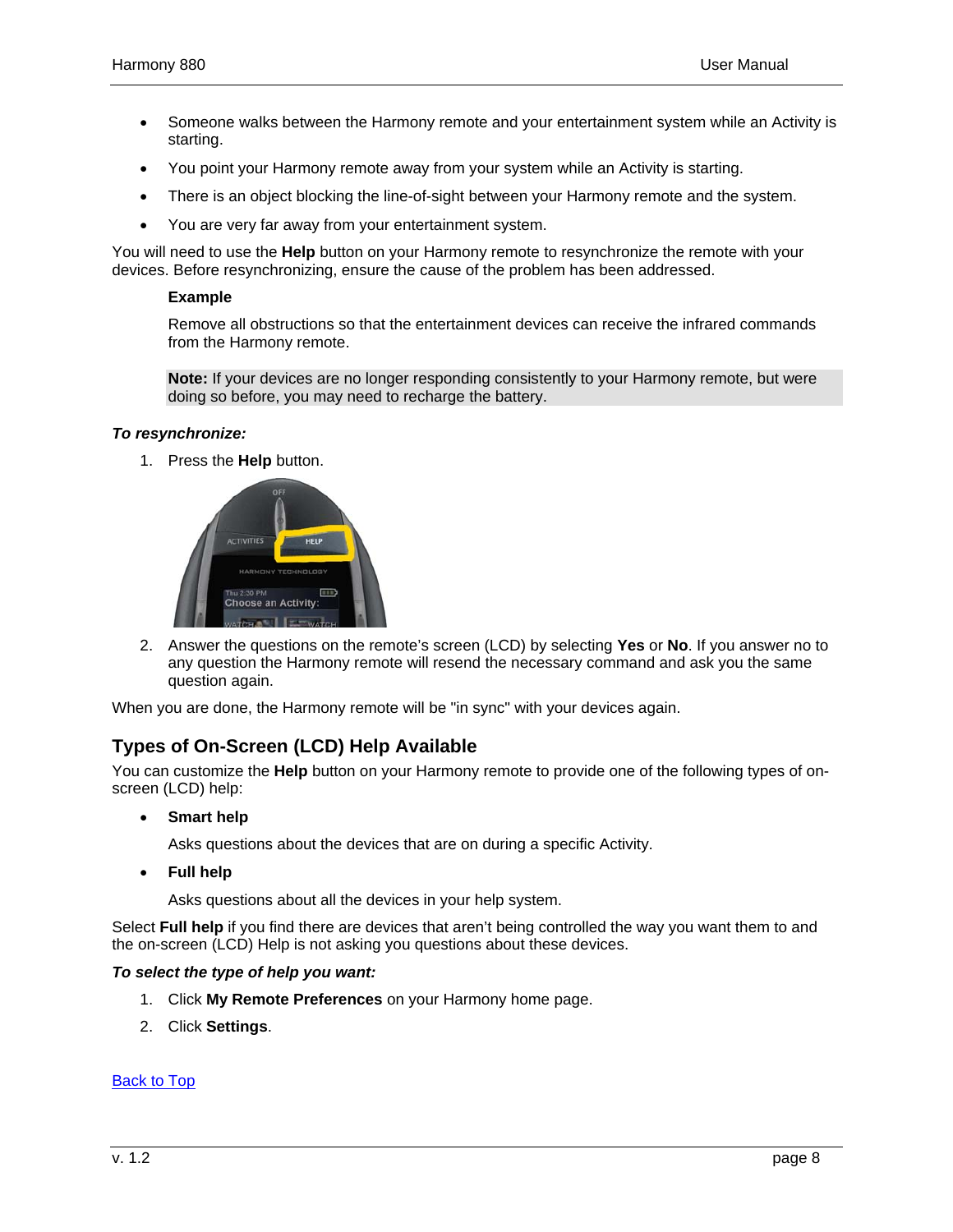# <span id="page-8-0"></span>**Using the Harmony Assistant**

Extra on-screen (LCD) help is available by turning on the **Harmony Assistant**.



While the **Help** button helps you solve device problems within an Activity, the **Harmony Assistant** teaches you how to use your Harmony remote.

*To turn on/off this feature via the member web site:* 

- 1. Click **My Remote Preferences** on your Harmony home page.
- 2. Click **Settings**.

## *To temporarily turn on/off this feature via the Harmony remote:*

1. Press **System Options** on the remote.

# *Controlling Individual Devices*

Press **DEVICE** to enter Device mode. Device mode gives you access to all the possible commands for each device included in your Harmony remote configuration. To access Device mode you do not need to be in an Activity. However, you should never need to use Device mode during normal use of your Harmony remote. This mode should only be used to send a specific command to a specific device.

You can eliminate the use of Device mode by customizing your Activities.

### **Example**

You can put commands on the screen (LCD) or customize specific buttons for the commands.

### See [Customizing Your Harmony Remote](#page-9-0).

At any time, press **DEVICE** to switch into this mode. Once in Device mode, the Harmony remote will display a list of all the devices you have in your configuration. Select a device from the list and the Harmony remote will only control the device features for the device.

#### **Example**

If you choose Television as the device, the number, volume and channel buttons will all control your television.

Press **DEVICE** to return to Activity mode.

# *Using the Smart Buttons*



While there is a default setting for the buttons in most Activities, you can customize these buttons to send different commands. See [Changing the Behavior of Buttons](#page-10-0)  [Within an Activity](#page-10-0).

# *Using System Options*

Press **System Options** on your Harmony remote to:

- Set the time and date.
- Turn the slide show on/off.
- Temporarily turn the **Harmony Assistant** on/off (available only if you selected the option under **My Remote Preferences** on your Harmony home page—see [Using the Harmony Assistant](#page-8-0).)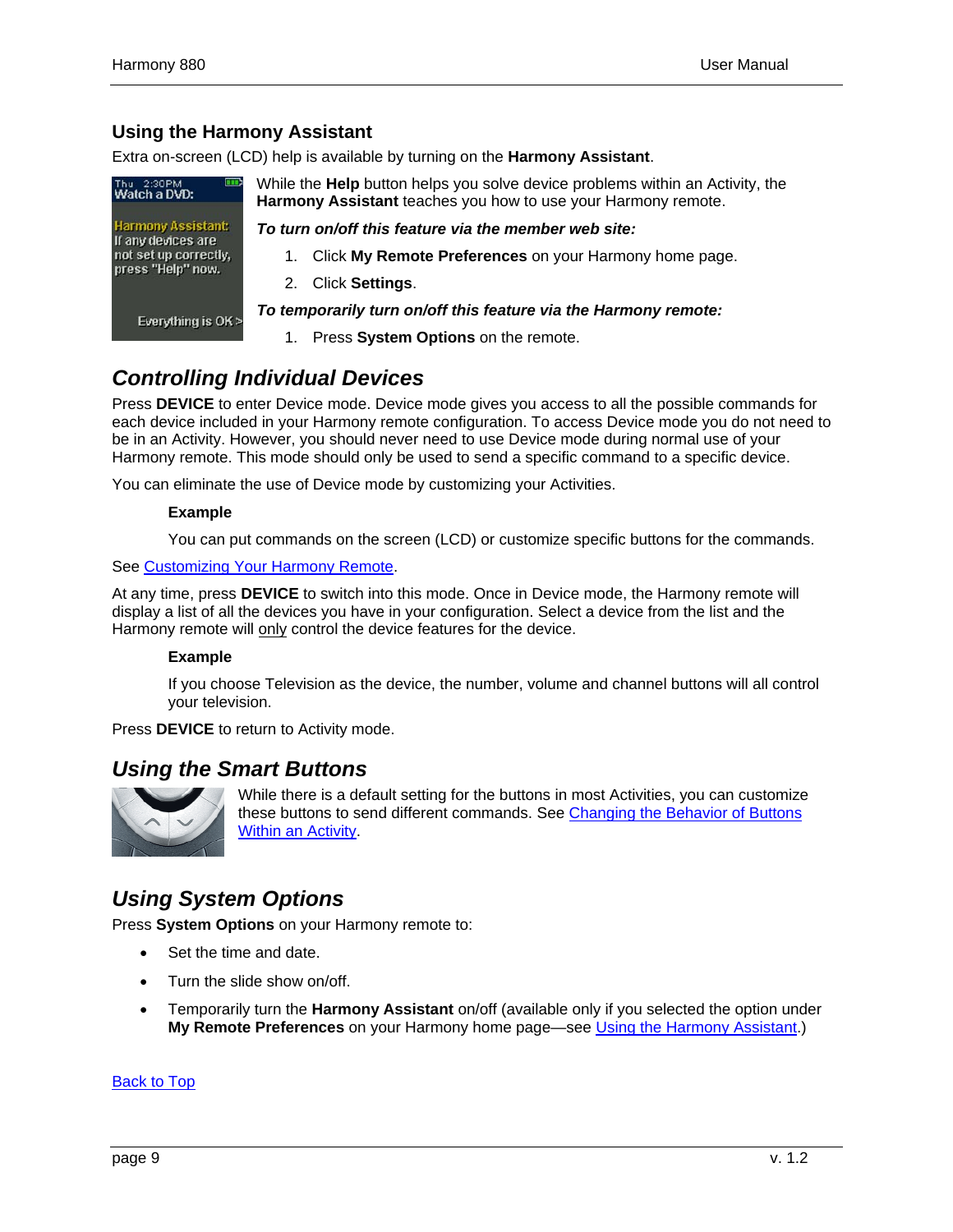# <span id="page-9-0"></span>**Customizing Your Harmony Remote**

**All** customization of your Harmony remote is done from your Harmony home page:



Go to your Harmony home page to customize:

## *Devices*

- To add or remove entertainment devices, click **Add a Device** or **Remove a Device**.
- To change a device you have already set up, click **More Options** next to a device icon, and then click the appropriate option.

## *Activities*

- To add or remove an Activity, click **Add an Activity** or **Remove an Activity**.
- To customize an Activity, click **Customize** next to an Activity icon, and then click the appropriate option.
- To change the names of Activities click **Customize** next to the Activity icon, and then click **Rename** *Activity name*.
- To have more than one Activity of a given type (e.g. If you have both a cable converter and a satellite receiver, you can add a second **Watch Television** Activity) click **Add an Activity**. When you're done, rename the Activities to help you distinguish between them (e.g. For the **Watch Television** Activity you could rename one "Watch Television" to "Watch Cable" and the other to "Watch Satellite".)

## *Remote Preferences*

- Click **My Remote Preferences** (on your Harmony home page) to:
	- Change the remote's settings
	- **Customize the look of the screen (LCD) on the Harmony remote**
- To add your favorite channels to the screen (LCD) on the Harmony remote, click **Set Up Favorite Channels**.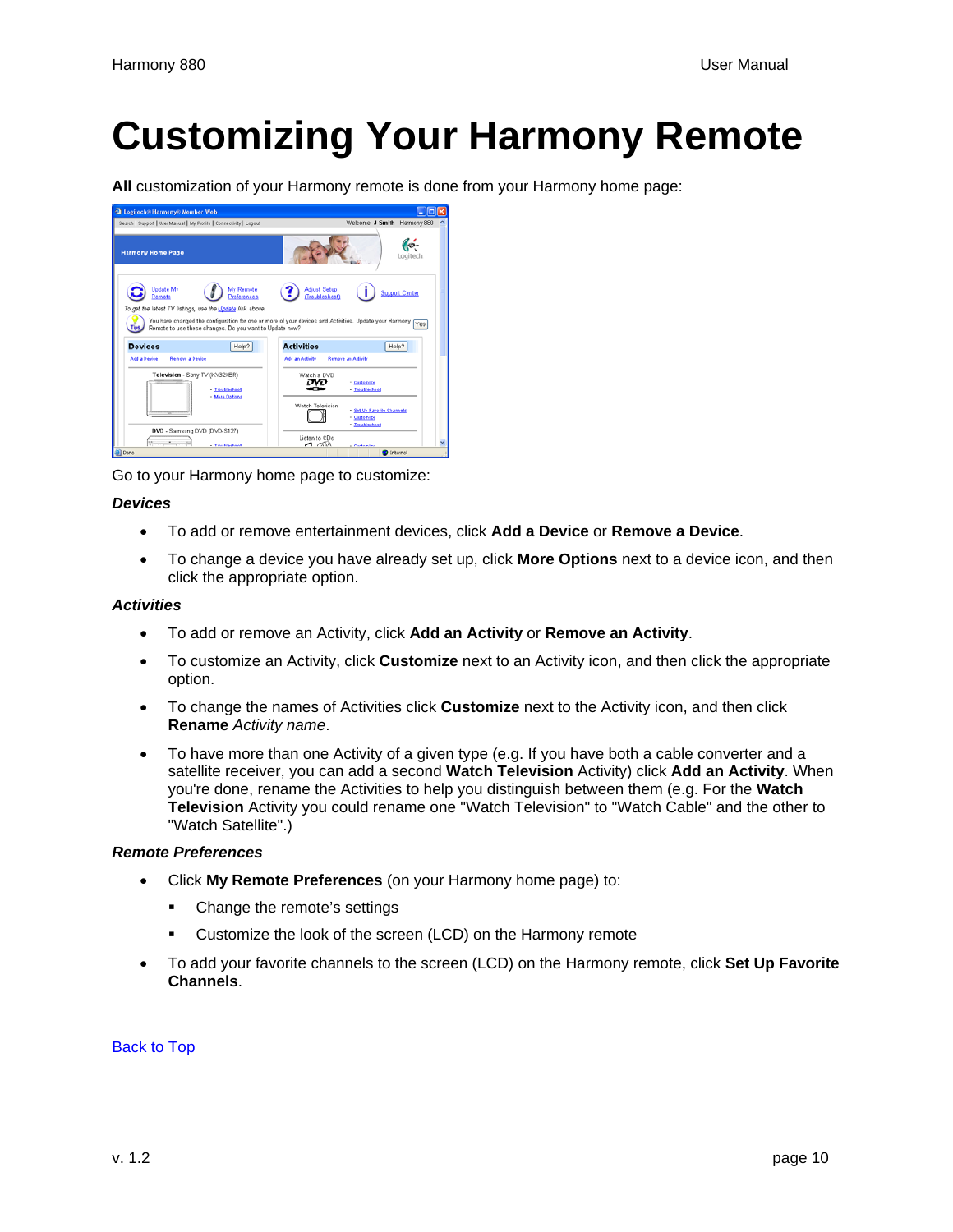# <span id="page-10-0"></span>*Customizing the Screen (LCD) on Harmony Remote*

The Harmony remote comes with a set of defaults, which you can change to make the screen (LCD) look the way you want it to:

- Select or add your own screen backgrounds.
- Add your icons for your favorite channels (you can upload your own icons up to a maximum of 160 KB (file size), and 24-bit .png, .bmp, .jpg, or .gif .)
- Select one of the default themes.
	- A theme consists of a font style, background, layout, and icons (for Activities and Devices) choose a theme that best suits you.
	- Layout is the number of selections (4 or 8) displayed on the screen (LCD)
- Add your on-screen (LCD) slide show.
	- You can use the default screen backgrounds or your own background images to create your own slide show. The slide show displays while the remote is in the base station. See [Using](#page-8-0)  [System Options](#page-8-0) for more information on turning the slide show on and off.

### *To make the Harmony remote's screen (LCD) look the way you want it to:*

- 1. Click **My Remote Preferences** on your Harmony home page.
- 2. Click an option to make your changes to the theme, background, or slide show.

## **Adding your Favorite Channel Icons**

You can customize the screen (LCD) for your Favorite Channels menu by adding your own icons and setting an icon to appear next to one of your Favorite Channels.

## *To add your favorite channels and icons to the Harmony remote screen (LCD):*

1. Click **Set Up Favorite Channels** on your Harmony home page.

## **Changing the Behavior of Buttons within an Activity**



When you select an Activity, the Harmony remote will:

- Turn on all the correct entertainment devices
- Set the device inputs correctly
- Set up the remote's buttons to control the Activity

Based on our knowledge of how each of your devices is controlled, the Harmony remote will make its best effort to match all the buttons you need to control an Activity.

However, there may be some commands you want to add to buttons or display on the screen (LCD). Commands can be added to buttons quickly and easily by customizing any Activity to change the behavior of buttons.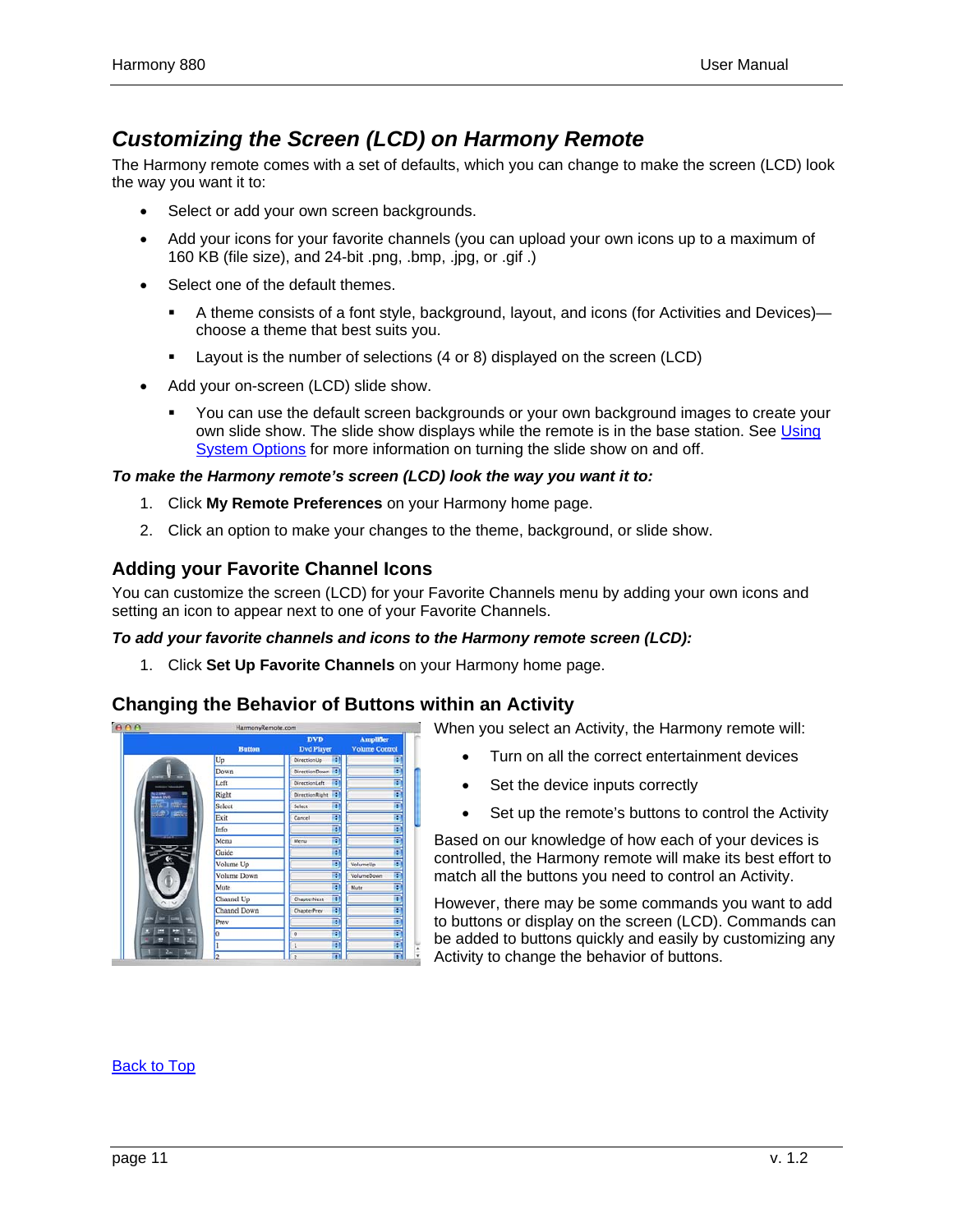### <span id="page-11-0"></span>*To change the behavior of buttons:*

- 1. Go to your Harmony home page.
- 2. Click **Customize** next to the appropriate Activity.
- 3. Click **Change the Behavior of Buttons**.

The first page you see can be used to change the behavior of buttons in your default or Activity mode. This page displays the:

- Buttons that have a command associated with them
- Device being controlled
- Command being sent to the device

## **Adding Custom-Labeled Buttons**

You can also add any number of custom-labeled buttons to an Activity.

#### *To add custom-labeled buttons:*

- 1. Go to your Harmony home page.
- 2. Click **Customize** next to the appropriate Activity.
- 3. Click **Change the Behavior of Buttons**.

|          | Custom<br><b>Button</b><br>Label | . .<br><b>Satelline</b><br>Channel Tuner | --<br>Mini System (CD,<br>Radio, Cassette)<br>Volume Control |
|----------|----------------------------------|------------------------------------------|--------------------------------------------------------------|
|          | <b>Index</b>                     | Index<br>ы                               | $\cdot$                                                      |
| m        | Options                          | 회<br>Options                             | $\frac{1}{2}$                                                |
|          |                                  | ٠                                        |                                                              |
|          |                                  | 회                                        | ž                                                            |
|          |                                  | E                                        | ¥                                                            |
| Acres 64 |                                  | ¥                                        | $\bullet$                                                    |
|          | More Custom Lebels               |                                          |                                                              |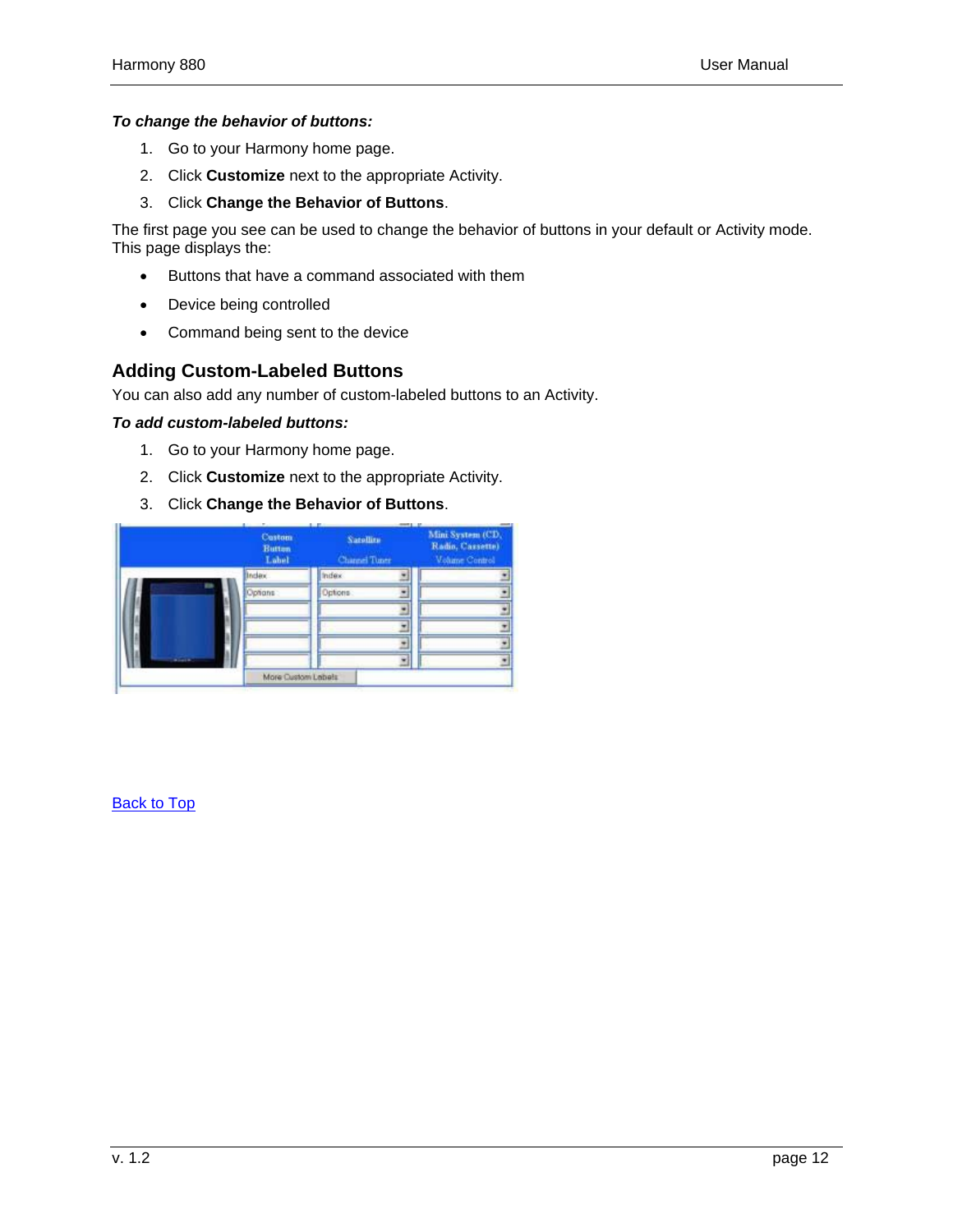## <span id="page-12-0"></span>*To add a custom-labeled button for an Activity:*

- 1. Go to your Harmony home page.
- 2. Click **Customize** next to the appropriate Activity.
- 3. Click **Change the Behavior of Buttons**.
- 4. Under the **Custom Button Label** column, type the name for the button label you would like to appear on the screen (LCD).
- 5. Select a command from the drop-down list in the appropriate device column, next to the name of the button you want to set.
- 6. Click **Done**.

Custom-labeled buttons are displayed on the Harmony remote's screen (LCD) from left to right, top to bottom.

#### *Add a custom-labeled button to send a command to more than one device at a time:*

- 1. Go to your Harmony home page.
- 2. Click **Customize** next to the appropriate Activity.
- 3. Click **Change the Behavior of Buttons**.
- 4. Select a command from the drop-down list in each of the required device columns next to the name of the button you want to set.
- 5. Add as many custom-labeled buttons as you like. Click **More Custom Labels** to add labels one at a time.
- 6. When you update your Harmony remote, click **Next** to view all of your custom-labeled buttons a page at a time.

# *Changing the Settings for your Harmony Remote*

Click **My Remote Preferences** on your Harmony home page to change the remote's settings:

- Turn on/off on-screen (LCD) Help format/Harmony Assistant (for additional information, see [Displaying On-screen \(LCD\) Help on Your Harmony Remote](#page-6-0).)
- Set the backlight timing (for additional information, see [Picking Up the Remote From Base Station](#page-5-0) and [Using the Glow Button](#page-5-0).)
- Set the time-display format.
- Show/Hide the "Starting Activity" message (for additional information, see [Selecting an Activity.](#page-6-0))
- Turn on/off the tilt sensor (for additional information, see Picking Up the Remote From Base [Station](#page-5-0).)

# *Teaching Infrared (IR) Commands*

The Harmony remote can learn infrared commands from other remote controls, and should only be used in situations where the Harmony remote web site's infrared database does not already contain an infrared command you would like to use.

Determine the device you would like to send the infrared command to:

- 1. Go to your Harmony home page.
- 2. Click **More Options** next to the device icon.
- 3. Click **Learn infrared commands**.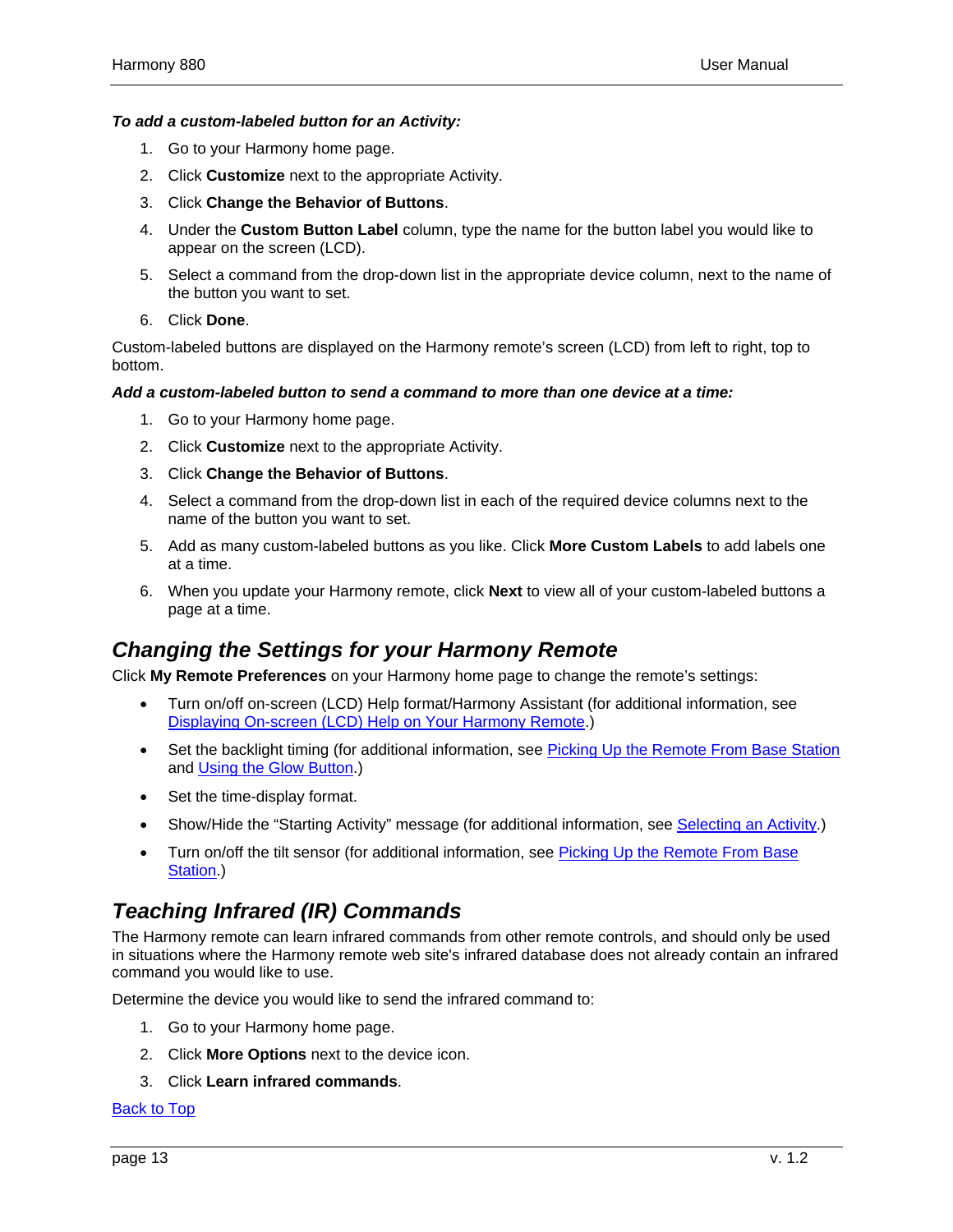# <span id="page-13-0"></span>**Using the Infrared Sensor**

The Harmony remote has an infrared sensor at the end opposite to the USB connector. The Harmony remote uses this sensor to learn commands from original device remotes.



The following steps outline what happens when you press a button on your original remote control:

- 1. The infrared sensor on the Harmony remote learns the infrared signal.
- 2. The Harmony remote uploads it via the USB cable (and your computer's internet connection) to the Harmony remote web site.
- 3. The web site will try to find a matching pattern for the infrared signal.
- 4. If no pattern is found, the signal will be stored as-is in its original format.
- 5. If a pattern is found, the Harmony remote web site converts the signal into a format for convenient storage.

Either way, the signal is then available for you to assign to a button on your Harmony remote.

## **Naming an Infrared Command**

When you teach an infrared command to the Harmony remote, give the command a name. This way you can refer to this command by name in various locations on the web site. It is best to use the default names listed on the **Learn infrared commands** page on the web site so that automatic button function assignments can be applied to your Harmony remote.

## **Example**

If you teach the volume button infrared commands from your original remote control, name them "VolumeUp" and "VolumeDown" (i.e. with no space, and capitalization as shown). The web process looks for commands with these names to automatically assign them to the volume up and down buttons on the Harmony remote.

#### *Naming Conventions*

When naming a command for which there is no default name on the **Learn infrared commands** page, use the following naming conventions to make button assignment and sharing infrared commands easier:

- Do not use spaces or special characters such as /, & or \* in the name.
- Capitalize the start of words (e.g. NextDisc, ModeDigital).
- Start the command name with its main function (e.g. VolumeRearUp, VolumeRearDown, VolumeFrontUp, VolumeFrontDown). This helps group related commands in lists.
- For infrared commands that select inputs (e.g. on a stereo receiver), start with the prefix "Input". Do not name the input based on what you have connected to your device, rather name it based on what it is called on the front of the device, or on the remote control (e.g. InputAux, InputVideo1, InputTape, InputDVD, InputVCR).